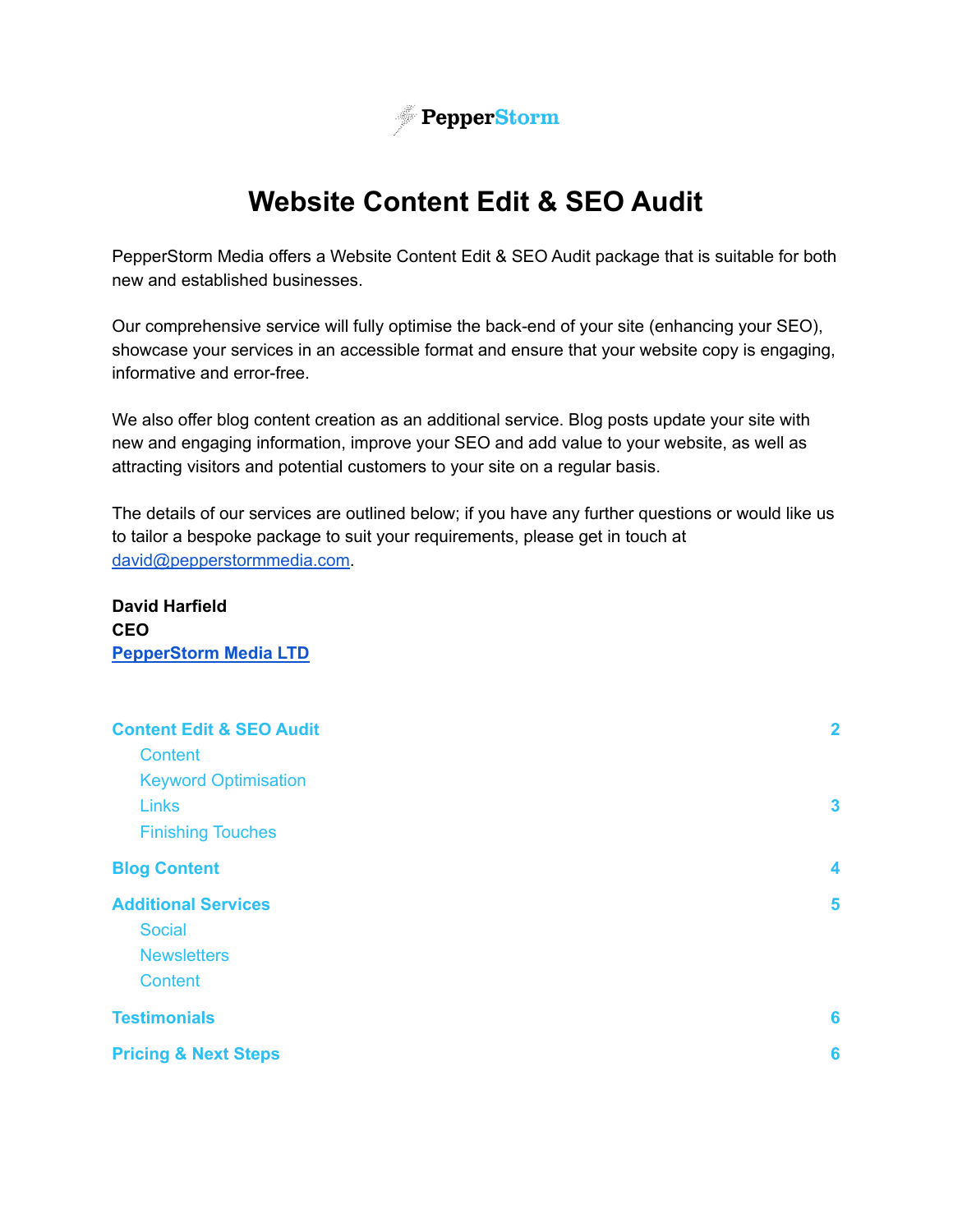

# Content Edit & SEO Audit

<span id="page-1-1"></span><span id="page-1-0"></span>For a website to have the best chance of climbing a search engine's rankings, positive user experience is crucial. These services are aimed at improving your site's SEO, user experience and client onboarding process.

### **Content**

**Consultation with PSM Editorial Team** - We'll connect on a call at a time that suits you to discuss who your target audience is, what your ideal client looks like, which keywords you want to target, etc., and, most importantly, what you want to achieve with our services.

**Copy** - We'll edit (or rewrite) all of the page content on your website into a style that is engaging, informative and representative of your brand while also optimised for all of your targeted keywords.

<span id="page-1-2"></span>**Check & Remove Duplicate Content** - Google can penalise duplicate content, so we'll check to see if you've repeated yourself anywhere on the site and edit any necessary copy so that it relays the same message in an original and dynamic format.

### Keyword Optimisation

**Keywords** - We'll identify up to five short and long-tail keywords that you want to target across your site, ensuring that at least one is on every page.

**Meta Descriptions** - You need to tell Google how to describe each page of your site in its search engine, so we'll ensure that all meta descriptions are optimised to get your brand message across as well as featuring your preferred target keywords.

**Activate Yoast SEO Plug-In** - We'll install and activate an SEO plug-in that allows you to edit the meta descriptions and targeted keywords on every page and post on your site. Yoast\* is only available on WordPress; however, if your site is on SquareSpace then we can offer similar keyword targeting with their built-in SEO tools. (*\* We recommend upgrading to Premium for \$69 which allows you to target up to five keywords per page/blog post.*)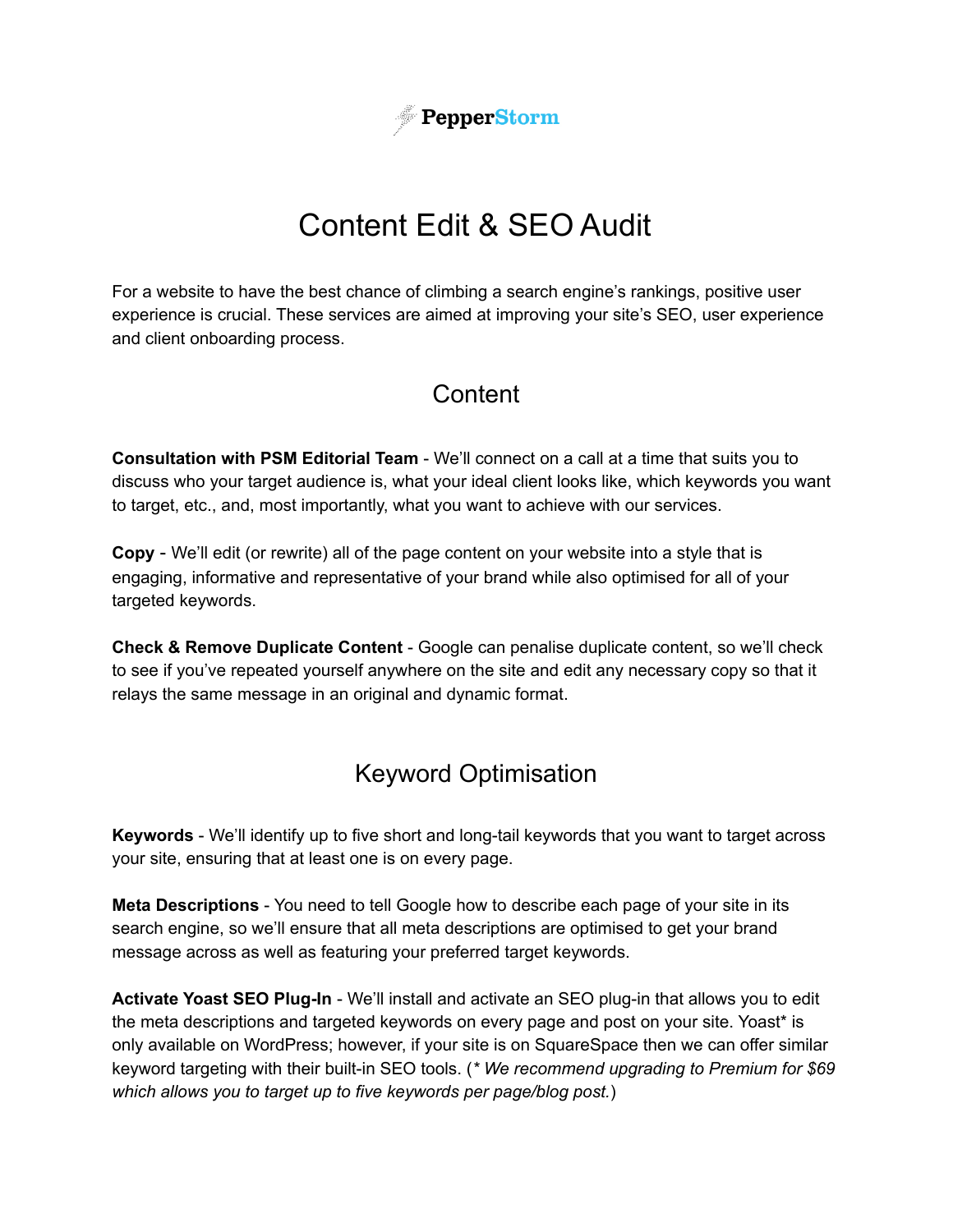

### Links

<span id="page-2-0"></span>**Broken Links** - Just like typos and grammatical mistakes, broken links are terrible for SEO; we'll check every link on your site to make sure that they're formatted correctly and don't lead to '404 error' pages.

**Internal Links** - Google rewards sites that have useful internal links, so we'll make sure that every page is easily accessible from within your site and blog via internal links.

**Create Custom 404 Page** - As you add more and more content to your site, the chances of a link leading to a 404 error page increases - we'll prepare your site for this by creating a custom 404 page that represents your brand voice and encourages readers to revisit the homepage, rather than a standard error page that would damage the user experience.

**Optimise Page URLs** - For all new pages and blogs, we'll optimise the URLs so that they are reader-friendly and more clickable. For example:

<span id="page-2-1"></span>Title: *7 Tips On Finding The Best Wedding Photographer For Your Special Day* URL: *yoursite.com/7-tips-on-finding-the-right-wedding-photographer-for-your special-day* Optimised URL: *yoursite.com/find-best-wedding-photographer*

## Finishing Touches

**Add your Business Address on Google -** If you have a business address, we'll make sure that it's clearly and correctly represented on your site so that it's easy for Google to display.

**SSL Certificate** - Having an SSL-certified site is vital in gaining visitors' trust, especially if you expect them to hand over money via your website. If you haven't got the 'padlock' next to your site URL, we'll show you how to get it set up for free.

**Mobile-friendly** - The majority of visitors will be accessing your site via their phones or tablets, so it's essential that it is mobile-friendly; we'll run the site through Google's mobile-friendly tool and report back with advice if there are any areas for improvement.

**Speed of Site** - We'll run a speed test that tells you how fast your site is loading and inform you of any tips on increasing the speed of your site to give it that extra edge against its competitors.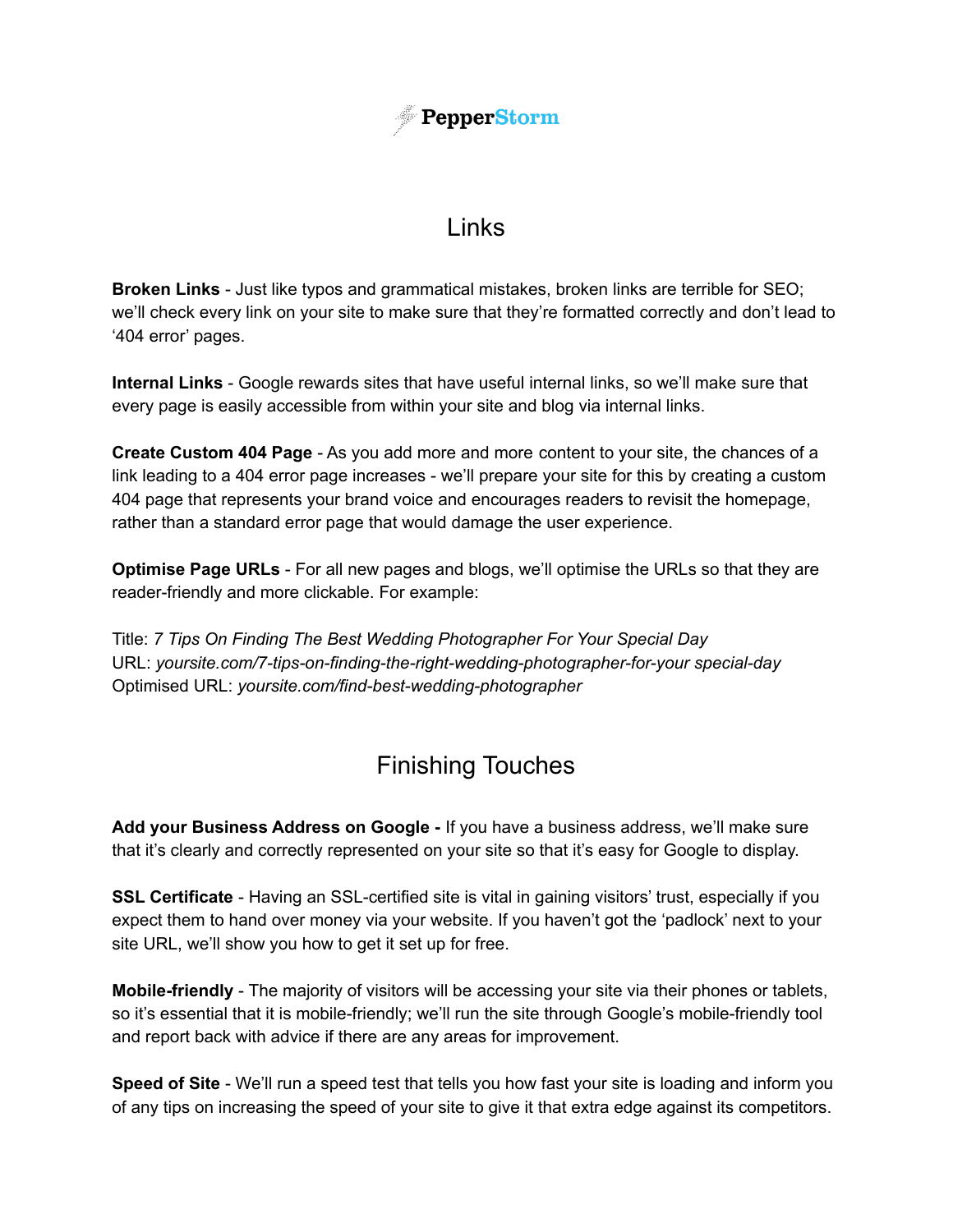

# Blog Content

<span id="page-3-0"></span>Once your site has been through our Content Edit & SEO Audit then it's best to leave the website copy alone until you want to add more page content, as Google will have ranked and assessed the existing page content. However, Google doesn't like a stagnant site, so the best way to post fresh, SEO-charged copy on your site is through a regularly updated blog.

**Topics** - While these articles will be based around the services that you offer, they will be less of a 'hard sell' and more of an informative and fun way that you engage with your customer base. So while a few could be about a new service that you offer or a discount that you're running, the majority should be informative, advice-based articles from which your readers can get value as well as share amongst their social groups. This will position you as a confident leader in your industry and establish a basis of trust with your audience.

**Article Titles** - We can either suggest topics or receive feedback from you regarding the focus of the content, before creating article templates for you to approve.

**Keywords** - While PSM will have already optimised your page content for the main keywords that you want to target, the blogs will provide the ideal resource to add more specific, niche, seasonal and location-based keywords to your website.

**Length** - We recommend 800-1000-word blog articles as this keeps readers on your site for at least five minutes; the longer a reader stays on your site, the more invested they are in your brand and the more Google will reward your site in its search engine rankings.

**Volume** - We usually recommend a minimum batch of 10 articles, so you can target a variety of topics as well as offer an in-depth explanation of your services.

#### **Blog Post Specifications:**

- 1000-word (approx.) articles
- Fully optimised for SEO
- Up to 5 targeted keywords
- 2-3 copyright-free images
- Uploaded and scheduled on your site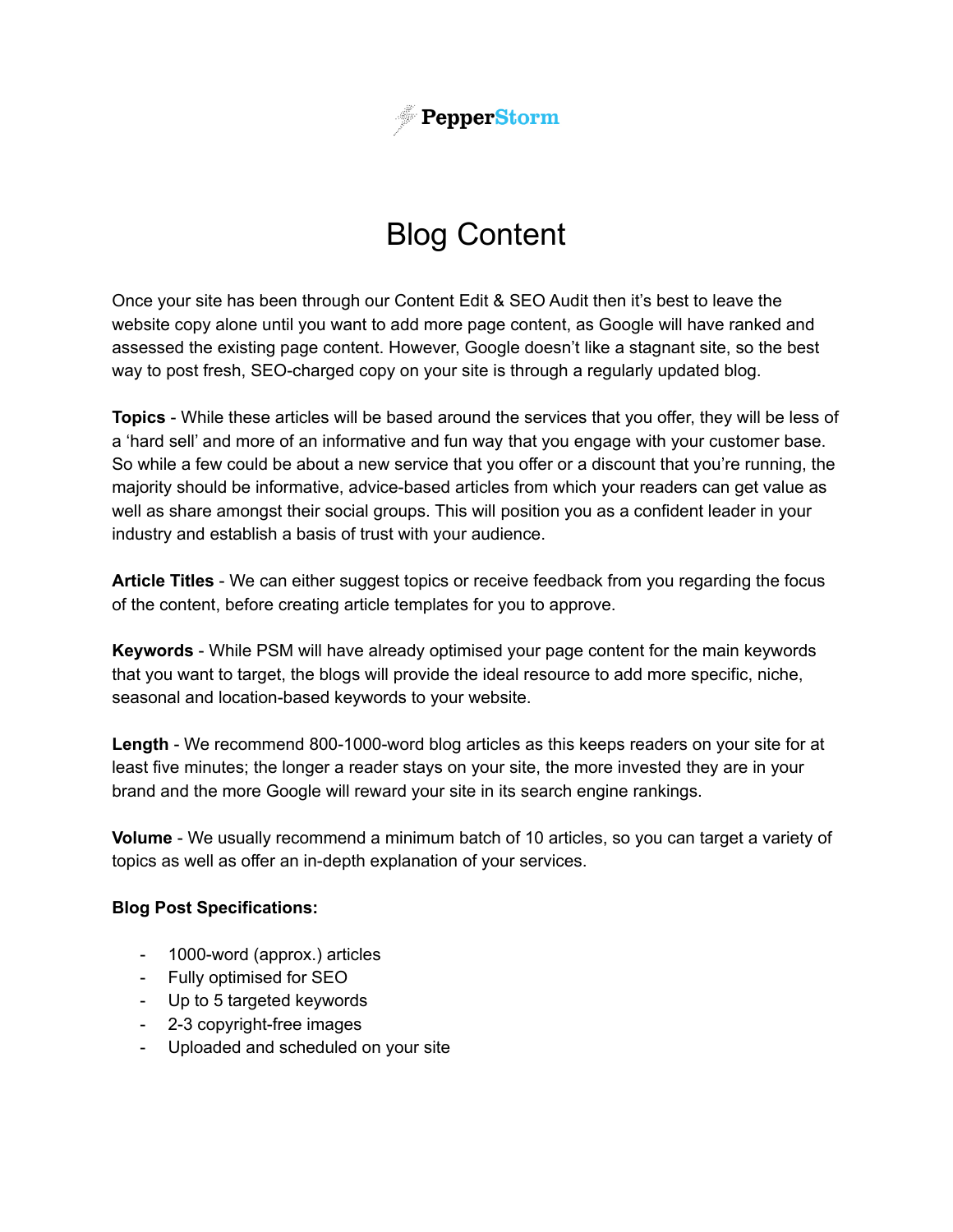

# Additional Services

<span id="page-4-0"></span>PSM also offers several other services, the most popular being Content Creation & Blog Management, Social Media Management and Newsletters.

<span id="page-4-1"></span>Once you have quality content on your site, you'll want to make sure it's read by as many people as possible. Social and newsletter promotion gives you a great excuse to contact your customers on a regular basis with new and engaging articles to attract readers to your website.

### Social

Our Social Media Management can cover any social platform and involves content creation, scheduling, community management, ad management and promotion. It's very likely that your customers will want to check you out and even engage with you on social, so having a quality, regularly maintained social presence is essential to good user experience.

### **Newsletters**

<span id="page-4-3"></span><span id="page-4-2"></span>Newsletters are an efficient and affordable way of engaging with a brand's customer base on a regular basis and we recommend sending them on a monthly basis although we can scale up to any frequency.

### **Content**

In addition to blogs, we also offer more ad hoc services, such as website copy, eBooks, brochures, app content, 'listicles' and product guides. We also offer Content Creation & Blog Management as part of an ongoing monthly package for clients who want consistent content posted throughout the year.

*Learn more about our Social Media [Management,](http://pepperstormmedia.com/social-media-management) [Newsletters](http://pepperstormmedia.com/newsletters) and Content [Creation](https://pepperstormmedia.com/content-creation-blog-management/) & Blog [Management](https://pepperstormmedia.com/content-creation-blog-management/) services.*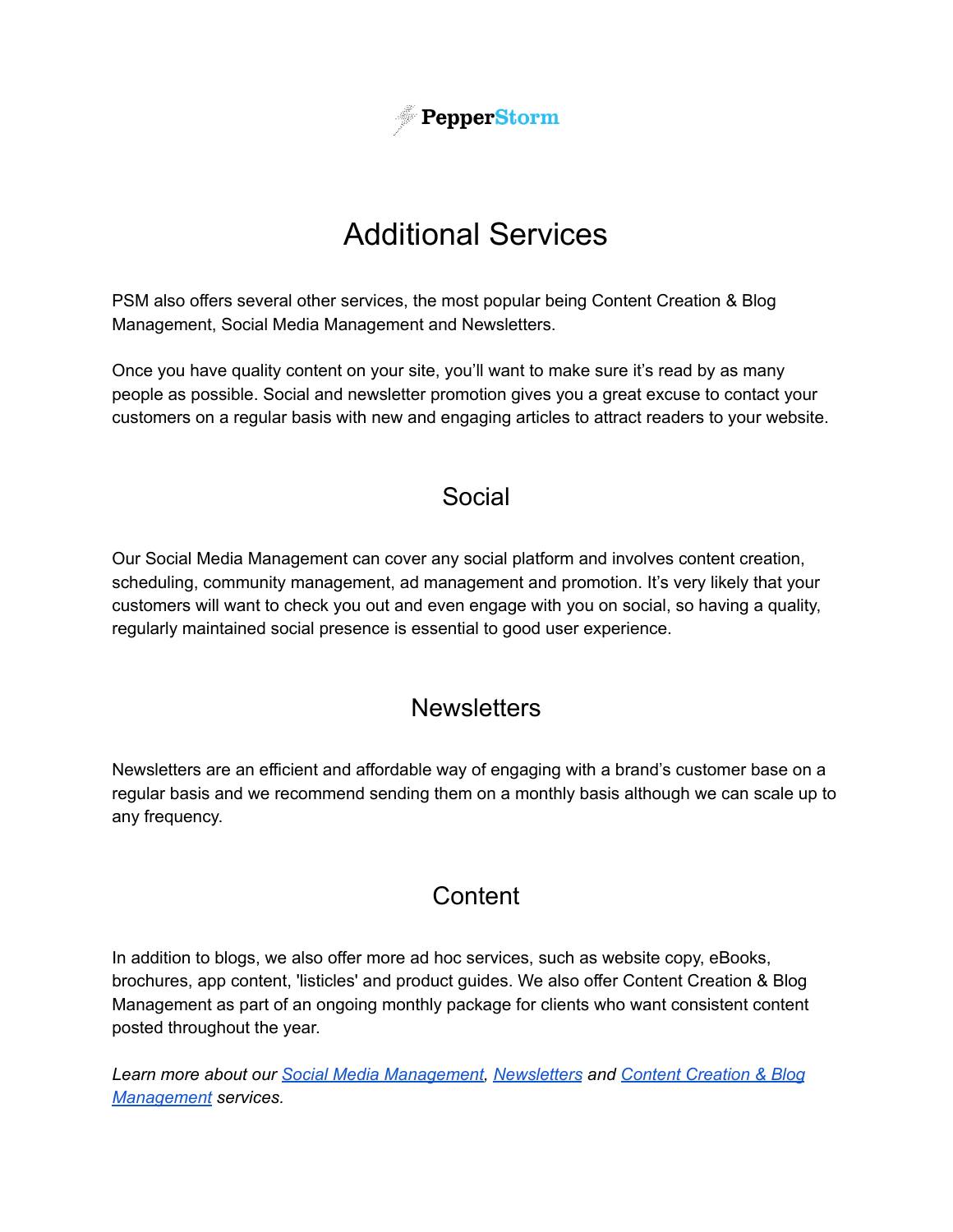

## **Testimonials**

<span id="page-5-0"></span>Further details about the clients below can be found on our Company Overview and more testimonials and examples can be found on the **[Clients](https://pepperstormmedia.com/clients/)** section of our website.

"*I was recommended PepperStorm Media from a friend in the industry and I can honestly say the team did not disappoint. Right from the initial email David was so friendly and informative. Nothing was too hard, and they confidently answered all my questions. We worked together to find the perfect voice that was original and perfectly me. My whole site has had the copy revamped, an SEO audit, keywords and advice on where to go from here. I feel confident that my site has been improved drastically because of PepperStorm Media and I am excited to continue my working relationship with them on future posts and updates. Highly recommend.*"

#### **Ashleigh Haase**

Ashleigh Haase | Wedding [Photographer](https://ashleighhaase.com/) | Yarra Valley, Victoria

"*David and the PepperStorm crew have been unreal – I have never had such an easy collaboration and worthwhile investment in outsourcing. These legends know what's up, from the interactions, copy options to installing everything on the site for us, their service makes it so easy to sing their praises. I've loved the process so much and will continue having PepperStorm write blog posts for us as we are seeing the results already and have had so many compliments* on our copy. I think I have sent almost 10 people their way in the 2 months since originally being *referred to David. Absolutely bloody brilliant.*"

#### **Andrew Hardy**

CEO, Fēlan | Digital [Storytellers](https://felan.io/) | Video, Animation & Graphic Design

"*It has been an absolute pleasure working with PepperStorm. David is extremely proficient in what he does and is extremely responsive. All of my website's needs were taken care of from content creation to SEO. I highly recommend this company and can't wait to use them again in the near future. Thank you David!*"

#### **Emily Riley**

CEO, FLOX Botanical | We Curate, You Create | Flower Delivery [Melbourne](https://www.floxbotanical.com.au/)